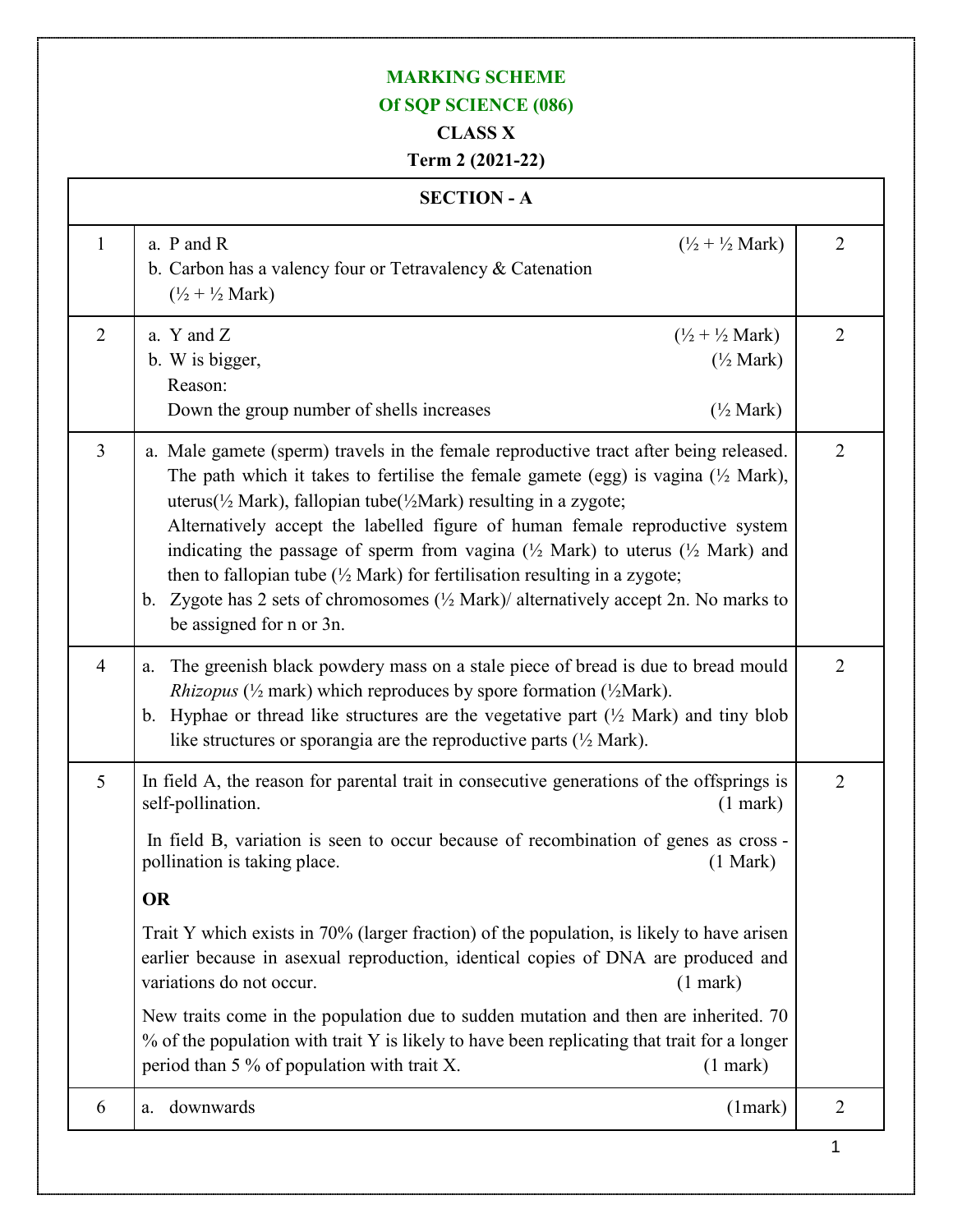|        | b. Because BC is in the same direction as the direction of field lines. Force is<br>minimum when the direction of current in the conductor is the same as that of the<br>magnetic field. BC will not contribute as the force on this part of the coil will be<br>cancelled by the force on DA.<br>(1 mark)<br><b>OR</b>                                                                                                                                                                                                                                                                                                                                                                                                                                                                                                                                                                                                                                                                                                                                                                                                                                    |                |
|--------|------------------------------------------------------------------------------------------------------------------------------------------------------------------------------------------------------------------------------------------------------------------------------------------------------------------------------------------------------------------------------------------------------------------------------------------------------------------------------------------------------------------------------------------------------------------------------------------------------------------------------------------------------------------------------------------------------------------------------------------------------------------------------------------------------------------------------------------------------------------------------------------------------------------------------------------------------------------------------------------------------------------------------------------------------------------------------------------------------------------------------------------------------------|----------------|
|        | Relative closeness of field lines indicates the strength of magnetic field. Since<br>a.<br>field lines are crowded around the ends of the solenoid, hence these are the<br>regions of strongest magnetism.<br>(1 mark)<br>b. The direction of the field will also be reversed.<br>(1 mark)                                                                                                                                                                                                                                                                                                                                                                                                                                                                                                                                                                                                                                                                                                                                                                                                                                                                 |                |
| $\tau$ | DDT being a non-biodegradable pesticide will enter the food chain from the<br>first trophic level i.e Plankton.<br>$(\frac{1}{2}$ mark)<br>Non – biodegradable pesticides accumulate progressively at each trophic level.<br>This phenomenon is known as biological magnification.<br>(1 mark)<br>HAWK will have the highest level of pesticide.<br>$(\frac{1}{2}$ mark)<br><b>OR</b><br>A will represent more energy transfer as compared to C and E.<br>$(\frac{1}{2}$ mark)<br>B will represent more energy transfer as compared to D.<br>$(\frac{1}{2}$ mark)<br>When green plants are eaten by primary consumers, a great deal of energy is lost as<br>heat to the environment, some amount goes into digestion and in doing work and the<br>rest goes towards growth and reproduction. An average of 10% of the food eaten is<br>made available for the next level of consumers. This loss of energy takes place at<br>every trophic level.<br>(1 mark)<br>Alternatively accept - In accordance with 10% law of transfer of energy in a food<br>chain only 10% of energy available at one trophic level is transferred to the next<br>trophic level. | $\overline{2}$ |
|        | <b>SECTION - B</b>                                                                                                                                                                                                                                                                                                                                                                                                                                                                                                                                                                                                                                                                                                                                                                                                                                                                                                                                                                                                                                                                                                                                         |                |
| 8      | Silicon<br>a.<br>Reason:<br>Tetrahedral structure<br><b>OR</b><br>Tetravalency or Four valeny and catenation<br><b>OR</b>                                                                                                                                                                                                                                                                                                                                                                                                                                                                                                                                                                                                                                                                                                                                                                                                                                                                                                                                                                                                                                  | $\overline{3}$ |
|        | Covalent bonding like carbon<br>$(\frac{1}{2} + \frac{1}{2}$ mark)<br>b. Sodium<br>Reason:<br>It has 1 valence electron like Lithium<br>$(\frac{1}{2} + \frac{1}{2}$ mark)                                                                                                                                                                                                                                                                                                                                                                                                                                                                                                                                                                                                                                                                                                                                                                                                                                                                                                                                                                                 |                |
|        | c. Sulphur<br>Reason: it forms oxides $SO_2$ and $SO_3$<br>$(\frac{1}{2} + \frac{1}{2}$ mark)                                                                                                                                                                                                                                                                                                                                                                                                                                                                                                                                                                                                                                                                                                                                                                                                                                                                                                                                                                                                                                                              | $\overline{2}$ |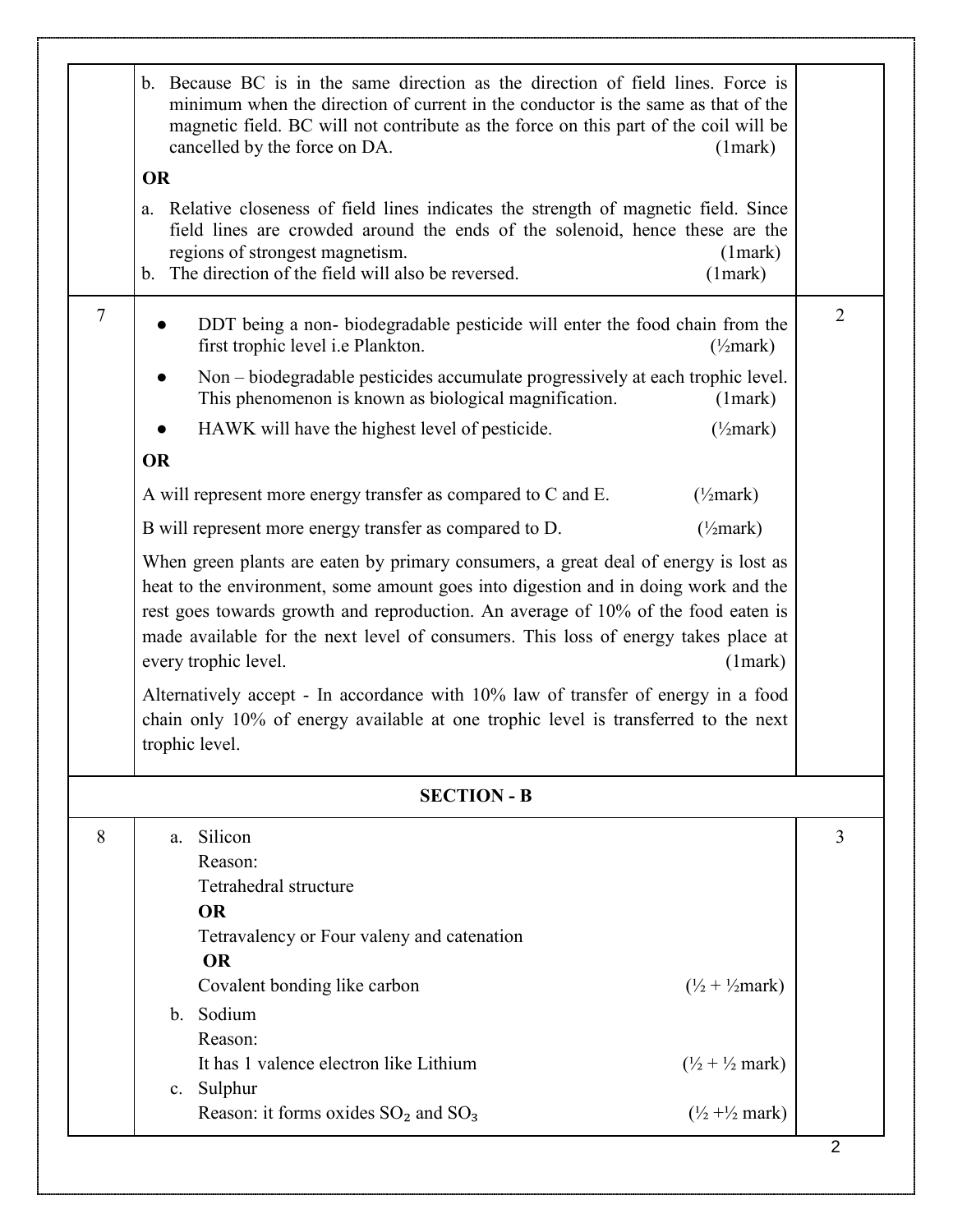| 9  | a. Four<br>$(\frac{1}{2} + 1 \text{ marks})$                                                                                                                                                                                  | 3              |
|----|-------------------------------------------------------------------------------------------------------------------------------------------------------------------------------------------------------------------------------|----------------|
|    | b. $C_4H_8$ and $C_5H_{10}$ are homologues<br>$(\frac{1}{2}$ mark)<br>as they differ in<br>". $CH2$ ."<br>differ in 14u molecular mass<br>Same functional group<br>$(\frac{1}{2} + \frac{1}{2}$ mark)<br>Same general formula |                |
|    | (Any two reasons)<br><b>OR</b>                                                                                                                                                                                                |                |
|    | $(1 + 1$ marks)<br>Ethanol; $C_2H_5OH$<br>a.<br>ETHANOL                                                                                                                                                                       |                |
|    | b. $CH_3OH$ and $C_3H_7OH$ are homologues of ethanol<br>$(1$ mark $)$                                                                                                                                                         |                |
|    | <b>OR</b><br>$CH_4O$ and $C_3H_8O$                                                                                                                                                                                            |                |
| 10 | Round green $(\frac{1}{2}$ mark): 30 $(\frac{1}{2}$ mark)                                                                                                                                                                     | $\overline{3}$ |
|    | Wrinkled yellow (1/2 mark) : 30 (1/2 mark)                                                                                                                                                                                    |                |
|    | New combinations are produced because of the independent inheritance of seed shape<br>and seed colour trait. (1mark)                                                                                                          |                |
| 11 | a. $E = P X T$<br>SO, $E = 3X2 = 6$ kWh<br>$(1$ mark $)$<br>Cost of buying electricity from the main electricity board = $6 \times 3.50 =$<br>Rs. 21.0                                                                        | $\mathfrak{Z}$ |
|    |                                                                                                                                                                                                                               | 3              |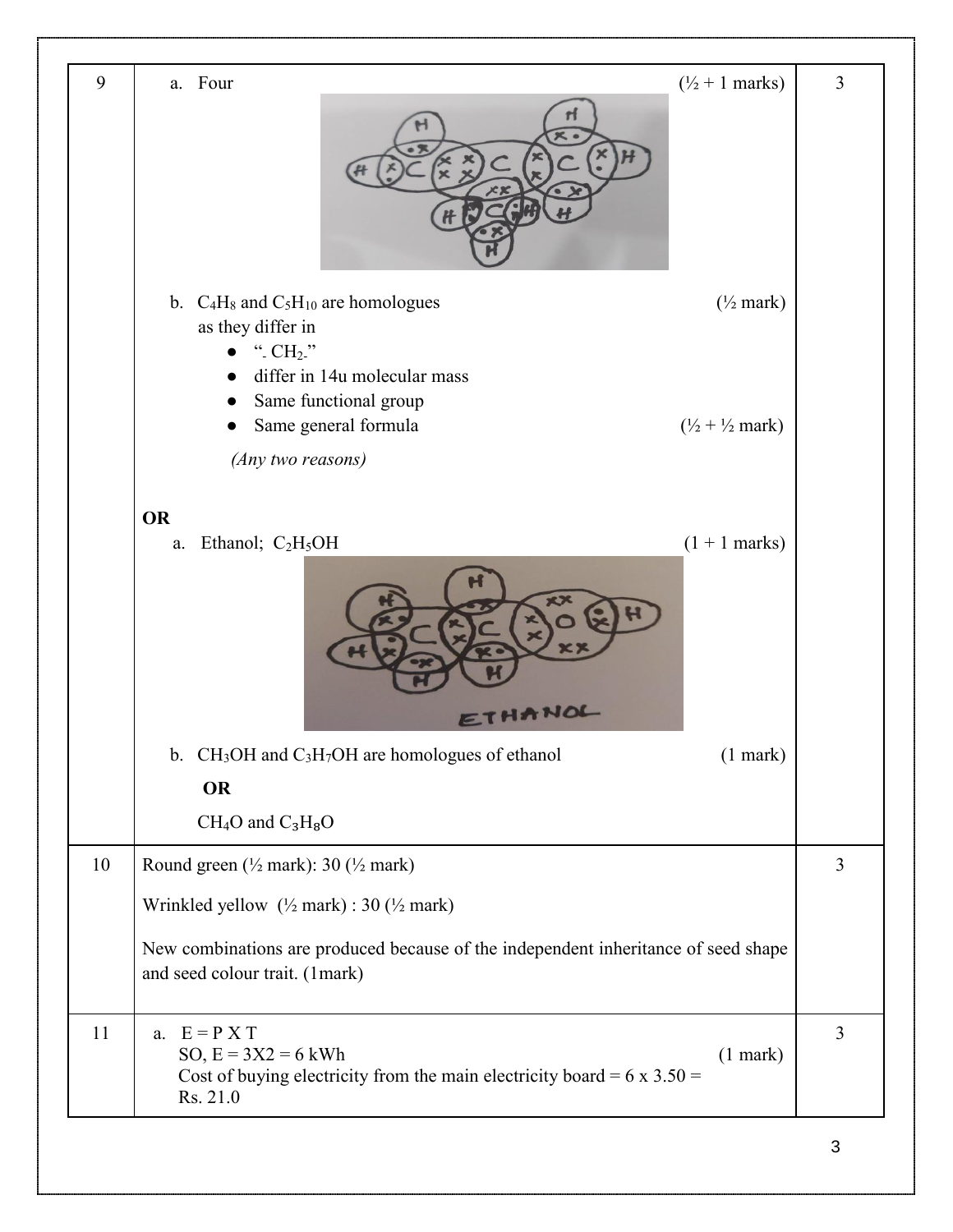|                | b. To reduce the boiling time using the same mains supply, the rate of heat<br>production should be large. We know that $P = V^2/R$ . Since V is constant, R<br>should be decreased. Since R is directly proportional to 1 so length should be<br>decreased.<br>$(2 \text{ marks})$                                                                                                                                                                                                                                                                                                                                                                                                                                                                                        |    |
|----------------|----------------------------------------------------------------------------------------------------------------------------------------------------------------------------------------------------------------------------------------------------------------------------------------------------------------------------------------------------------------------------------------------------------------------------------------------------------------------------------------------------------------------------------------------------------------------------------------------------------------------------------------------------------------------------------------------------------------------------------------------------------------------------|----|
| $\overline{3}$ | 5 ohm, 10 ohm and $R_1$ are in series<br>$1/R_p = 1/5 + 1/10 + 1/R_1$<br>$1/R_p = (2+1)/10 + 1/R_1$<br>$= 3/10 + 1/R_1$<br>$1/R_p = (3 R_1 + 10)/10 R_1$<br>$R_p = 10 R_1 / (3 R_1 + 10)$<br>Now, 6 ohm, 6 ohm and $R_p$ are in series<br>Thus,<br>$R_{eq} = 12 + 10 R_1 / (3 R_1 + 10)$ -------------------- (1)<br>$(1$ mark)                                                                                                                                                                                                                                                                                                                                                                                                                                            | 12 |
|                | $V = I R_{eq}$<br>From the circuit<br>$R_{eq} = 30/2 = 15$ A ---------------(2)<br>$(1$ mark)                                                                                                                                                                                                                                                                                                                                                                                                                                                                                                                                                                                                                                                                              |    |
|                | Equating $(1)$ and $(2)$<br>$12 + 10 R_1 / (3 R_1 + 10) = 15$<br>$10 R_1 / (3 R_1 + 10) = 3$<br>$10 R_1 = (9 R_1 + 30)$<br>Thus, $R_1 = 30$ ohm.<br>$(1$ mark)                                                                                                                                                                                                                                                                                                                                                                                                                                                                                                                                                                                                             |    |
|                | <b>OR</b><br>$-7\Omega$<br>$R_1 - 6 \Omega$<br>kstNy<br><b>410R</b><br>$\frac{1}{2}$ 1924 $\frac{1}{2}$ $\frac{1}{2}$ $\frac{1}{2}$<br>١ż<br>$\sum R_i = 4 \Omega$<br>$R_1 = 10 \Omega$<br>$V = 24 V$<br>144<br>R3 and R4 are in series, hence the equavalent resistance of those two $=$<br>$R5 = R3 + R4 = 10$ ohms.<br>0.5 marks<br>R5 and R2 are in parallel. Let R6 be the equivalent resistance for them.<br>Hence $R6=(R5'R2)/(R5+R2) = 100/20 = 5$ ohms 0.5 marks<br>$V$ - $W$<br>Now R1 and R6 are in series and hence the final equaivalent resistance<br>of the entire circuit is $R = R1 + R6 = 12$ ohms. 1 mark<br>By Ohm's Law we know that V=IR, hence I=V/R.<br>Hence the current in the circuit is 24/12 A = 2 A (Final Answer) 1 mark<br>$(0.5+0.5+1+1)$ |    |
| 3              | Gas A is Ozone. Alternatively accept the formula of the gas.<br>$(\frac{1}{2}$ mark)<br>a.<br>Ozone at the higher levels of the atmosphere is a product of UV radiation acting                                                                                                                                                                                                                                                                                                                                                                                                                                                                                                                                                                                             | 13 |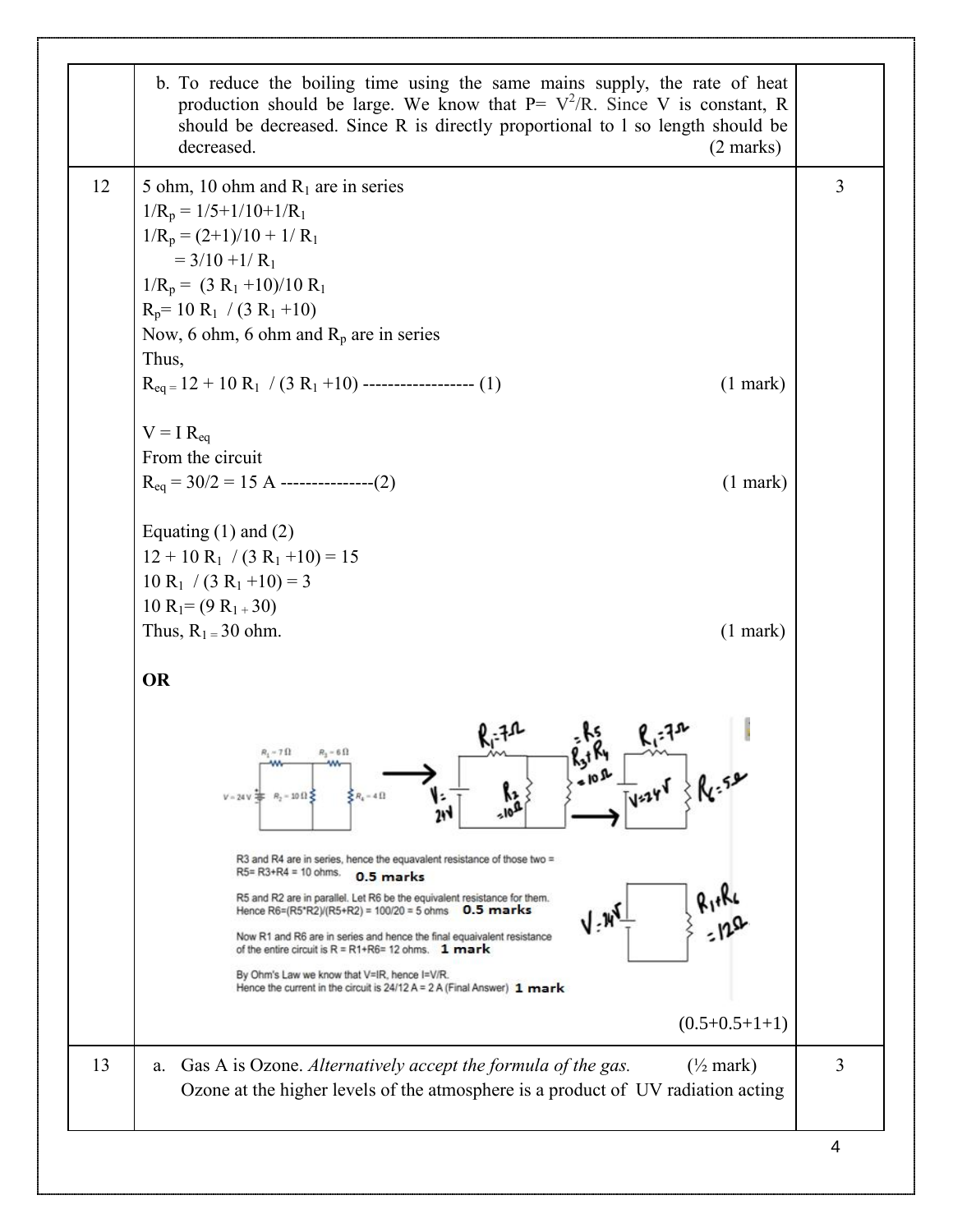|    | on oxygen $(O_2)$ molecule. The higher energy UV radiations split apart some<br>molecular oxygen $(O_2)$ into free oxygen $(O)$ atoms. These atoms then combine<br>with molecular oxygen to form ozone.<br>$(1$ mark $)$<br>Alternatively accept the following equations with the correct molecular<br>formulae. No mark to be assigned if molecular formulae are not correct, when<br>only the equation is written.<br>$O_2 \xrightarrow{UV} O + O$<br>$O + O_2 \rightarrow O_3$<br>b. Ozone shields the surface of the earth / protects living organisms from ultraviolet<br>(UV) radiation released by the sun.<br>$(\frac{1}{2}$ mark)                                                 |                |
|----|--------------------------------------------------------------------------------------------------------------------------------------------------------------------------------------------------------------------------------------------------------------------------------------------------------------------------------------------------------------------------------------------------------------------------------------------------------------------------------------------------------------------------------------------------------------------------------------------------------------------------------------------------------------------------------------------|----------------|
|    | Chlorofluorocarbons (CFCs) $(\frac{1}{2}$ mark) which are used as refrigerants / in fire<br>extinguishers $(\frac{1}{2}$ mark) lead to depletion of ozone layer.                                                                                                                                                                                                                                                                                                                                                                                                                                                                                                                           |                |
|    | <b>SECTION - C</b>                                                                                                                                                                                                                                                                                                                                                                                                                                                                                                                                                                                                                                                                         |                |
| 14 | a. Tt<br>$(1$ mark)<br>b. Traits like 'T' are called dominant traits, while those that behave like 't' are called<br>recessive traits./Alternatively accept the definition of dominant and recessive traits<br>with examples of T and t respectively /Alternatively accept the law of Dominance<br>with examples of T and t.<br>(1 mark)<br>c. Out of 800 plants 600 plants will be tall and 200 plants will be small (1 mark), 1<br>TT: 2Tt: 1tt (1 mark)<br><b>OR</b><br>In the cross between Tt X tt, 400 Tall (Tt) and 400 short (tt) plants will be<br>produced.<br>$(1$ mark $)$<br>$(1$ mark $)$<br>1Tt:1tt                                                                         | $\overline{4}$ |
| 15 | Sir is trying to demonstrate the principle of Electromagnetic induction.<br>a.<br>$(1$ mark)<br>There will be induced current in the coil due to relative motion between the<br>$\mathbf{b}$ .<br>magnet and the coil. Changing the magnetic field around the coil generates<br>induced current.<br>$(\frac{1}{2} + \frac{1}{2}$ mark)<br>Using a stronger magnet, using a coil with more number of turns.<br>$\mathbf{c}$ .<br>$(2 \text{ marks})$<br><b>OR</b><br>When the magnet moves into the coil, the ammeter shows a momentary deflection<br>towards one side say left.<br>$(\frac{1}{2}$ mark)<br>When the magnet moves out of the coil, the ammeter shows a momentary deflection | $\overline{4}$ |